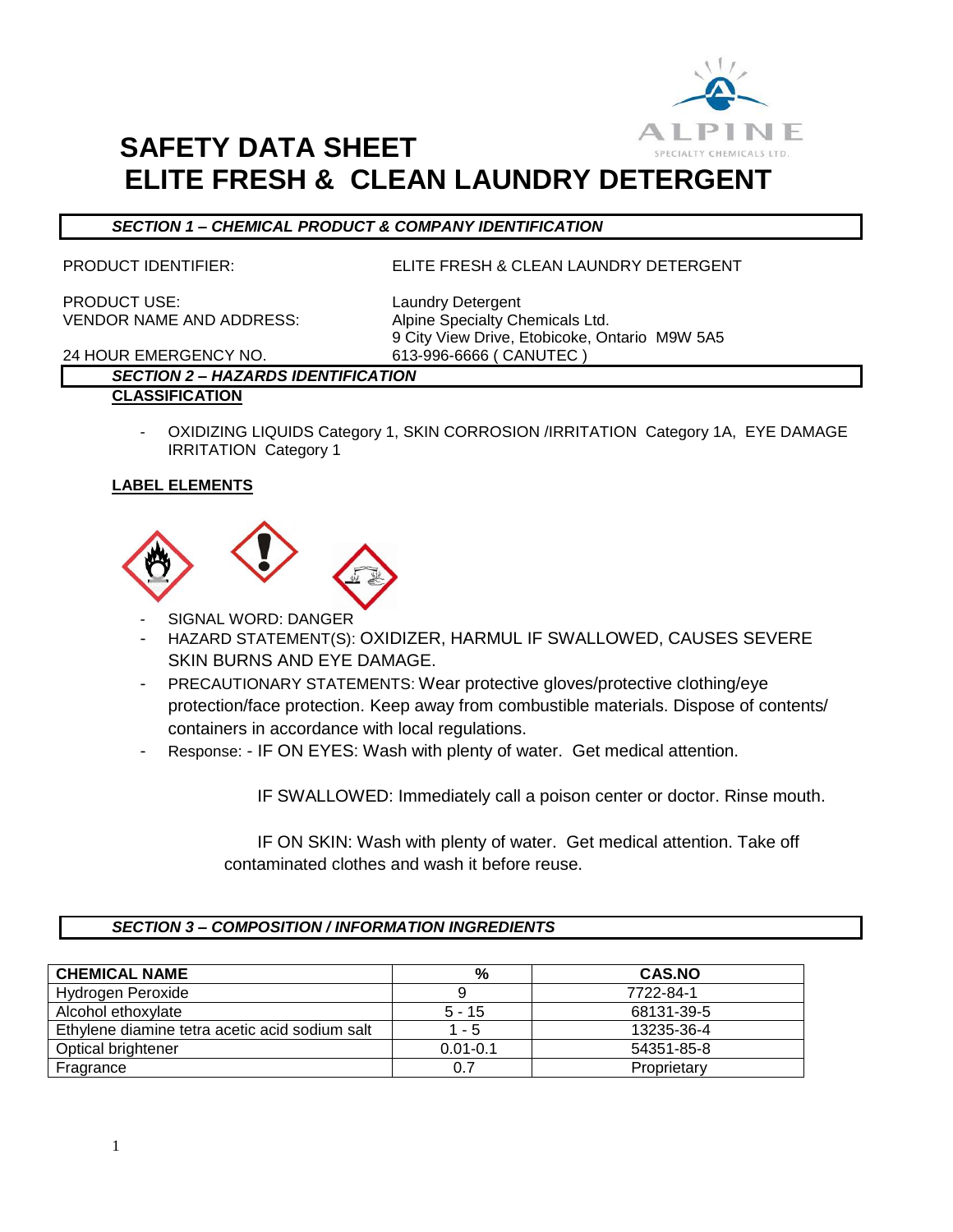### *SECTION 4 – FIRST AID MEASURES*

**Inhalation:** Remove source of exposure or move to fresh air. Call a poison centre or doctor if you feel unwell. **Skin Contact**: Take off immediately all contaminated clothing. Rinse skin with water or shower. Get medical attention or advise. Wash clothing before reuse. Clean shoes thoroughly before reuse.

**Eye Contact**: Rinse cautiously with water for several minutes. Remove contact lenses, if present and easy to do. Continue rinsing. Get medical attention or advice.

**Ingestion**: Call a doctor for medical advice. Rinse mouth. Do not induce vomiting.

**Note to physician**: Treat symptomatically, no specific antidote. See toxicological information (section 11)

#### *SECTION 5 – FIRE FIGHTING MEASURES*

**Extinguishing Media:**

**Suitable Extinguishing Media:** Use water spray, fog or foam.

**Unsuitable Extinguishing Media:** None known

 **Specific hazards arising from the product:** Keep away sources of ignition.

**Hazardous thermal decomposition products:** Decomposition products may include the following materials: carbon dioxide and carbon monoxide.

#### **Advice for fire-fighters:** Not available.

#### *SECTION 6 – ACCIDENTAL RELEASE MEASURES*

#### **Personal precautions, protective equipment and emergency procedures:**

Wear suitable protective clothing. Wear eye/face protection.

**Environmental precautions:** Avoid contact of large amounts of spilled material and runoff with soil and surface waterways.

**Methods and materials for containment and cleaning up**: Use a water rinse for final clean-up.

#### *SECTION 7 – HANDLING AND STORAGE*

**Precautions for safe handling**: Ventilate adequately, otherwise wear an appropriate breathing apparatus. Avoid contact with eyes, skin or clothing. Wash thoroughly after handling.

**Storage Procedures**: Keep containers closed when not in use. Do not freeze. Store between the following temperatures: 5 to 40°C.

#### *SECTION 8 – EXPOSURE CONTROLS/PERSONAL PROTECTION*

|                      | <b>ACGIH</b><br>TLV |             | <b>OSHA PEL</b> |         | AIHA WEEL     |                     |
|----------------------|---------------------|-------------|-----------------|---------|---------------|---------------------|
| <b>CHEMICAL NAME</b> | TWA                 | <b>STEL</b> | <b>TWA</b>      | Ceiling | 8 hour TWA    | Short term TWA<br>© |
| Hydrogen Peroxide    | ppm                 |             | ppm             |         | Not available |                     |
| Alcohol ethoxylate   | Not available       |             | Not available   |         | Not available |                     |

ACGIH= American Conference of Governmental Industrial Hygienists. TLV = Threshold Limit Value. TWA = Timeweighted Average. STEL = Short-term Exposure Limit OSHA = US Occupational Safety and Health Administration. PEL = Permissible Exposure Limits. AIHA = AIHA Guideline Foundation. WEEL = Workplace Environmental Exposure Limit.

**Appropriate Engineering Control**: Good general ventilation should be sufficient to control worker exposure to airborne contaminants.

#### **Individual Protection Measure:**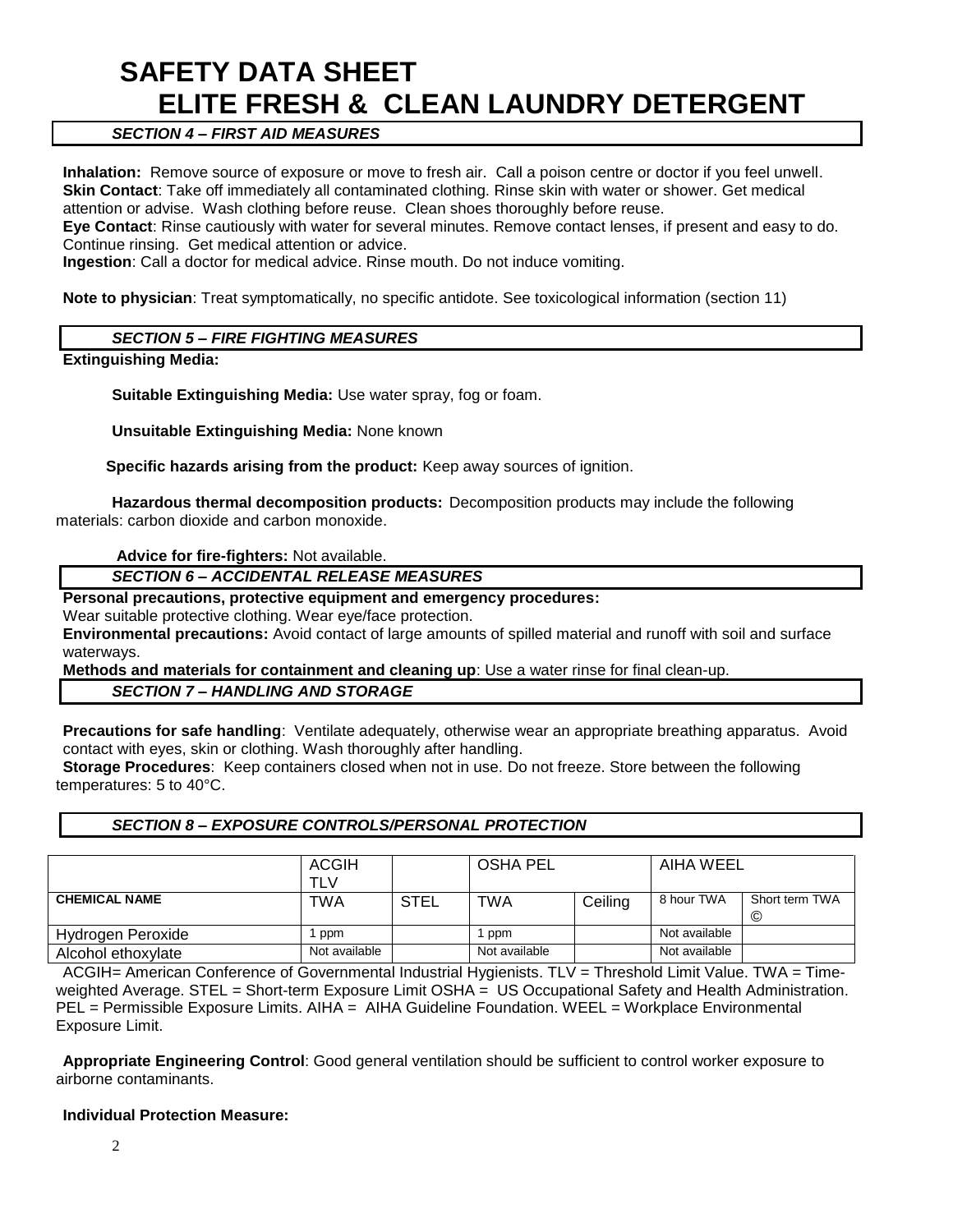**Eye/Face Protection:** Do not get into eyes. Wear chemical safety goggles.

**Skin Protection:** No known effect after skin contact. Rinse with water.

**Respiratory protection**: Not required

**Inhalation:** No special measures required. Treat symptomatically.

*SECTION 9 – PHYSICAL AND CHEMICAL PROPERTIES*

| Appearance:                                    | Liquid, colourless.          |
|------------------------------------------------|------------------------------|
| Odour:                                         | Fresh.                       |
| <b>Odor Threshold:</b>                         | Not available                |
| Initial boiling point and<br>boiling range     | Not available                |
| pH:                                            | $7(100\%)$                   |
| <b>Melting Point:</b>                          | Not available                |
| <b>Thermal decomposition:</b>                  | Not available                |
| <b>Flash Point:</b>                            | Not available                |
| <b>Evaporation Rate:</b>                       | Not available                |
| <b>Flammability:</b>                           | Not available                |
| <b>Explosive Limit:</b>                        | Not available                |
| <b>Upper explosion limit:</b>                  | Not available                |
| <b>Lower explosion limit:</b>                  | Not available                |
| <b>Relative Density:</b>                       | Approx. $= 1$ (Water $= 1$ ) |
| <b>Viscosity:</b>                              | Not available                |
| VOC:                                           | Not available                |
| Solubility in water:                           | Soluble                      |
| Solubility in other solvents:                  | Not available                |
| <b>Partition coefficient:</b><br>octanol/water | Not available                |
| <b>Molecular weight:</b>                       | Not available                |
| <b>Oxidizing properties:</b>                   | Oxidizer.                    |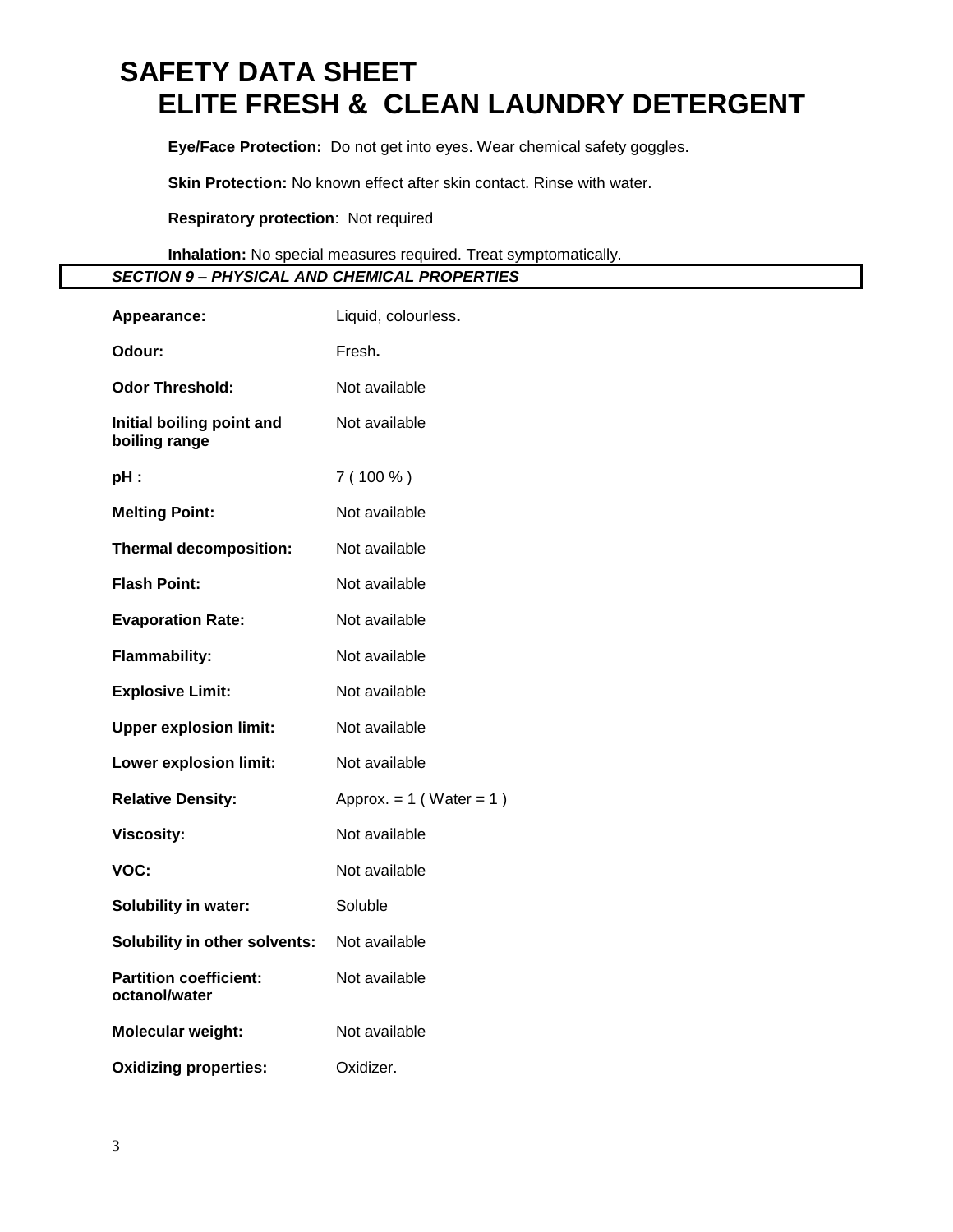*SECTION 10 – STABILITY AND REACTIVITY*

STABILITY: STABILITY:

HAZARDOUS DECOMPOSITION PRODUCTS: None HAZARDOUS POLYMERIZATION: Will not occur. CONDITIONS TO AVOID: No specific data.

INCOMPATIBILITY: Brass, Copper, Powdered metals, Iron, Iron and iron salts, combustible materials, alkalis.

#### *SECTION 11 – TOXICOLOGICAL INFORMATION*

| <b>Chemical Name</b>      | <b>LC50</b>   | <b>LD50</b>           | LD50 (dermal)        |
|---------------------------|---------------|-----------------------|----------------------|
| Alcohol ethoxylate        | Not Available | Not Available         | Not Available        |
| Hydrogen Peroxide         | Not Available | 2000 mg/kg ( rat      | 4060 mg/kg ( rat )   |
| <b>Optical Brightener</b> | Not Available | > 2000 mg/kg /<br>rat | $>$ 2000 mg/kg (rat) |

**Routes of exposure:** Skin contact, Eye contact, Ingestion.

**Eye contact**: Eye burns, pain, watering eyes. **Skin contact**. Redness, burning, itching and pain. **Inhalation**: Causes irritation and pain. **Acute toxicity**:

**Eye contact:** Causes eye damage.

**Skin contact:** Causes skin burns.

**Inhalation:** Not known significant effects**.**

**Ingestion:** Not known significant effects.

**Reproductive toxicity:** No evidence of reproductive toxicity or developmental toxicity**. STOT -** single exposure irritating to respiratory system**. STOT -** Not classified**. Aspiration hazard:** Not classified.

#### *SECTION 12 – ECOLOGICAL CONSIDERATION*

**Eco toxicity** : This material may be harmful to aquatic life. **Bio accumulative potential Inorganic**: The substance has no potential for bioaccumulation. **Mobility in soil**: Not applicable.

**Other adverse effects**: Not known.

*SECTION 13 – DISPOSAL CONSIDERATIONS*

**Waste Disposal:** In accordance with federal, provincial or local government requirements.

#### *SECTION 14 – TRANSPORT INFORMATION*

**TDG Classification:** UN 2984 HYDROGEN PEROXIDE AQUEOUS SOLUTION CLASS 5.1 PG III.

#### *SECTION 15 – REGULATORY INFORMATION*

Refer to section 2.

.